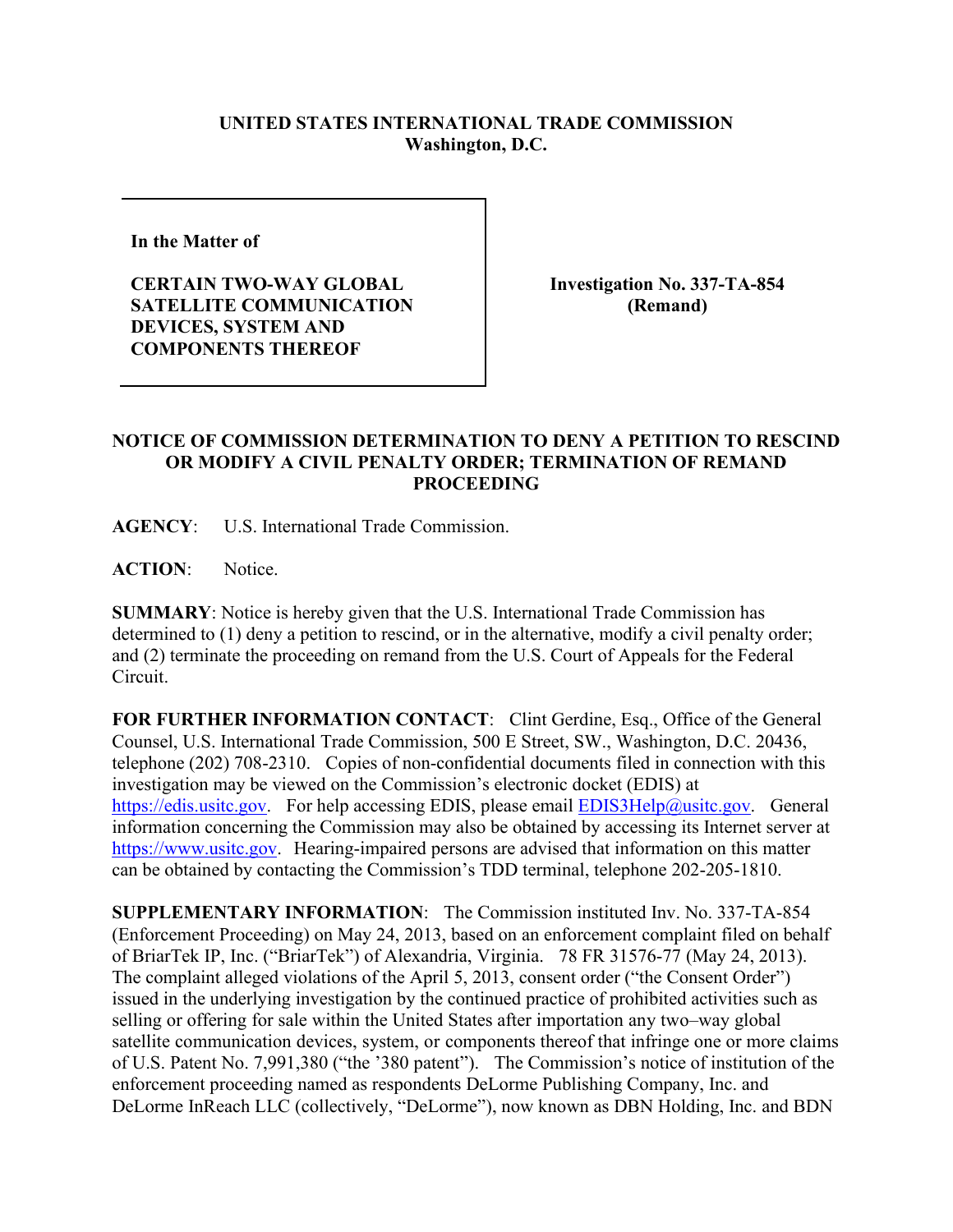LLC, all of Yarmouth, Maine. The Office of Unfair Import Investigations ("OUII") was also a party to the enforcement proceeding. *Id.* 

On June 10, 2014, following review of the presiding administrative law judge's enforcement initial determination in the enforcement proceeding, the Commission issued a civil penalty order in the amount of \$6,242,500 for DeLorme's violation of the Consent Order on 227 separate days. DeLorme appealed the Commission's final determination to the U.S. Court of Appeals for the Federal Circuit. During the pendency of the appeal, the U.S. District Court for the Eastern District of Virginia ("EDVA") granted summary judgment in a declaratory judgment action filed by DeLorme against the patentee, finding the relevant claims of the '380 patent to be invalid. After requesting and receiving supplemental briefing on the issue of the effect, if any, of affirming the EDVA summary judgment on the Commission's final determination, the Federal Circuit, on the same date, affirmed both the \$6,242,500 Commission civil penalty order and the EDVA summary judgment of invalidity. *See DeLorme v. ITC*, 805 F.3d 1328 (Fed. Cir. 2015) ("*DeLorme I*"); *DeLorme Publishing Co. v. BriarTek IP, Inc.*, 622 Fed.Appx. 912 (Fed. Cir. 2015).

On December 22, 2015, following issuance of the Federal Circuit's decision in *DeLorme I*, DeLorme filed a petition to rescind, or in the alternative, to modify the civil penalty order under Commission Rule 210.76(a)(1) because of "changed conditions," *i.e.*, the EDVA invalidity judgment and the affirmance of that judgment. Stating that the arguments raised by DeLorme involved issues that could have been raised in *DeLorme I* or were raised and rejected by the Federal Circuit in *DeLorme I*, the Commission denied DeLorme's petition based on res judicata. DeLorme appealed the Commission's final determination denying its petition to the Federal Circuit. The Court reversed the Commission's final determination and remanded the case for consideration of DeLorme's petition. *See DBN Holding, Inc. v. ITC*, 755 Fed.Appx. 993, 2018 WL 6181653 (Fed. Cir. Nov. 27, 2018) ("*DeLorme II*") (finding that although there is no requirement that the civil penalty be rescinded because of the invalidity finding, the Commission nevertheless should have considered DeLorme's petition). The Federal Circuit issued its mandate on January 18, 2019.

On March 27, 2019, the Commission issued an order to the parties requesting briefing regarding whether the Commission should rescind or modify the civil penalty order in light of the final judgment of invalidity of the relevant claims of the '380 patent in accordance with *DeLorme II*. DeLorme, BriarTek, and OUII filed their initial submissions on April 25, April 26, and April 26, 2019, respectively. These parties filed their response submissions on May 12, May 13, and May 12, 2019, respectively.

Having reviewed the record in this investigation, including the parties' written submissions, the Commission has determined to deny DeLorme's petition to rescind, or in the alternative, modify the civil penalty order. The Commission has also issued an opinion explaining the basis for the Commission's action and has terminated the proceeding on remand from the Federal Circuit.